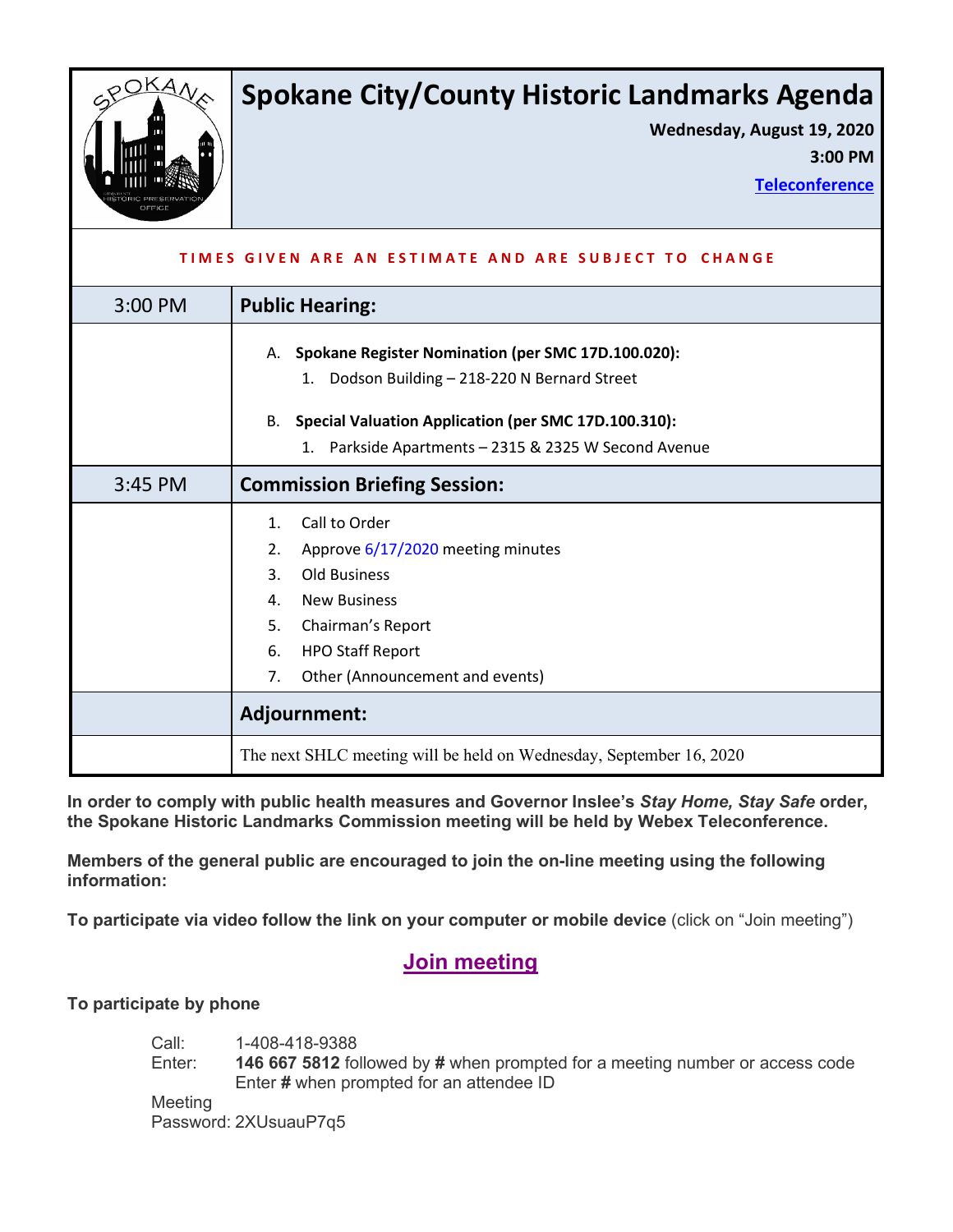<span id="page-1-0"></span>

### **SPOKANE HISTORIC LANDMARKS COMMISSION**

Wednesday, June 17, 2020 Webex Teleconference Meeting Minutes:

Meeting called to order at 3:01 PM by Jacque West

#### Attendance

- Commission Members Present: Jacque West, Betsy Bradley, Sylvia Tarman, Amanda Paulson, Austin Dickey, Cole Taylor, Daniel Zapotocky, Ernie Robeson, Jill-Lynn Nunemaker, Jodi Kittel (left the meeting at 3:58 pm for another meeting), Ray Rast
- Commission Members Not Present:
- Staff Present: Megan Duvall, Logan Camporeale, Stephanie Bishop

#### **Hearings**

1. **Review for Spokane Register Application: Washington Machine Building – 1012 W Railroad Alley Avenue:**

- Staff Report: Megan Duvall, *Historic Preservation*
- Committee Report: Ray Rast
- Applicant Report: Chris Batten
- Questions asked and answered

Public Testimony: None

Betsy Bradley moved, based on Findings of Fact, that the Washington Machine Building at 1012 W Railroad Alley Avenue is eligible under Categories A and C, and recommended for approval by the City Council to be placed on the Spokane Register of Historic Places. Ray Rast seconded; motion carried (11-0).

#### 2. **Review for Spokane Register Application: Pacific States Electric Building – 112 S Monroe Street:**

- Staff Report: Megan Duvall, *Historic Preservation*
- Committee Report: Ray Rast
- Applicant Report: Chris Batten
- Questions asked and answered

Public Testimony: None

Betsy Bradley moved, based on Findings of Fact, that the Pacific States Electric Building at 112 S Monroe Street is eligible under Categories A and C, and recommended for approval by the City Council to be placed on the Spokane Register of Historic Places. Ray Rast seconded; motion carried (11-0).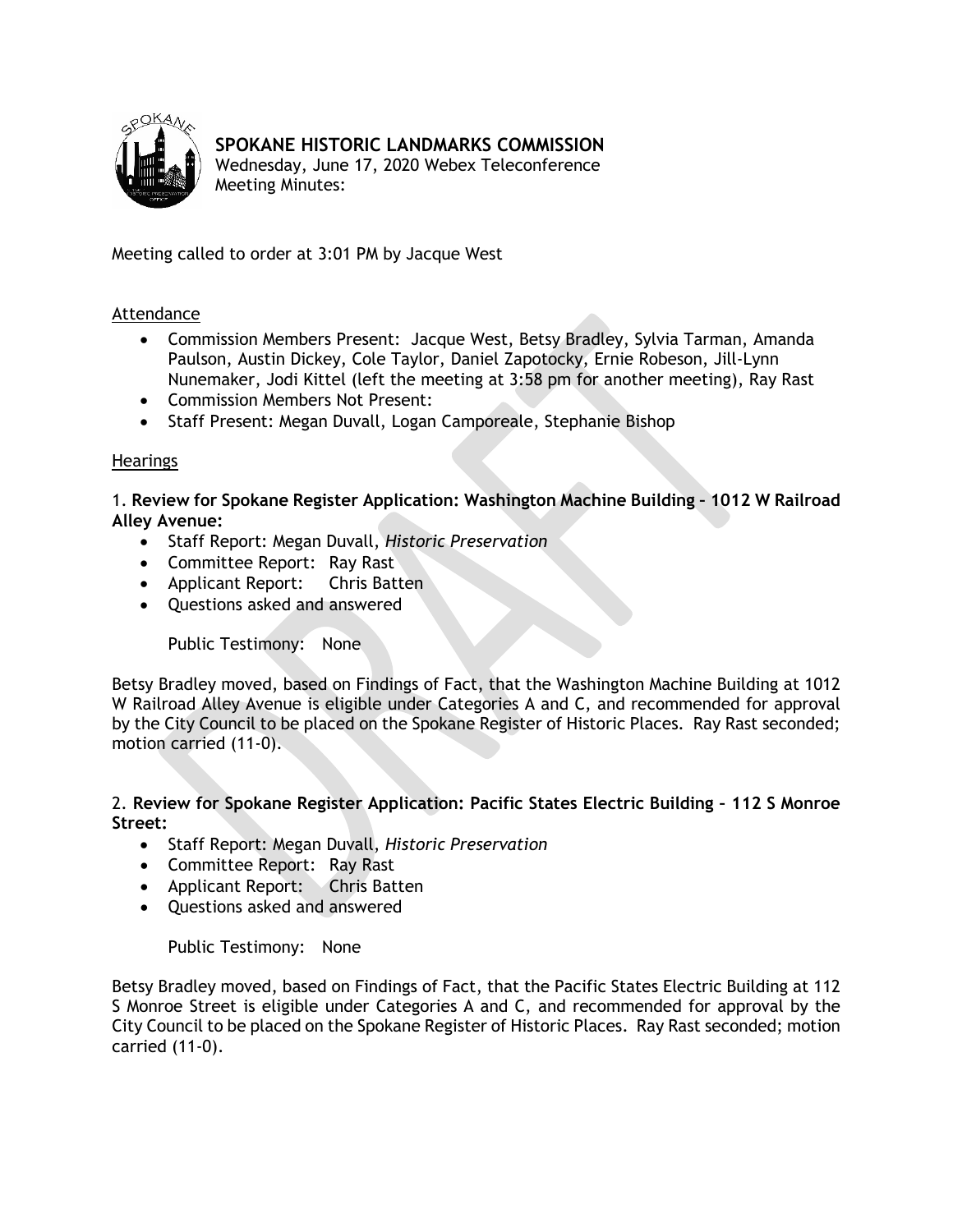3. **Review for Spokane Register Application: Thompson (Kirk) House – 1430 E Overbluff Road:**

- Staff Report: Megan Duvall, *Historic Preservation*
- Committee Report: Ray Rast
- Applicant Report: Linda Yeomans
- Questions asked and answered

Public Testimony: None

Betsy Bradley moved, based on Findings of Fact, that the Thompson (Kirk) House at 1430 E Overbluff Road is eligible under Category C, and recommended for approval by the City Council to be placed on the Spokane Register of Historic Places. Ray Rast seconded; motion carried  $(11-0)$ .

#### 4. **Special Valuation Application: Holy Names Academy – 1216 N Superior Street:**

- Staff Report: Megan Duvall, *Historic Preservation*
- Committee Report: Sylvia Tarman
- Applicant Report: Paul Willes
- Questions asked and answered

Public Testimony: None

Sylvia Tarman moved, based on Findings of Fact, the Spokane Historic Register Management Agreement, and the Secretary of the Interior Standards for Rehabilitation, that the application for Special Valuation of Holy Names Academy at 1216 N Superior Street be approved. Amanda Paulson seconded; motion carried (11-0).

#### **5. Certificate of Appropriateness: Browne's Addition Contributing Property – 2027 W Riverside Avenue**

- Staff Report: Megan Duvall, *Historic Preservation*
- Committee Report: Daniel Zapatocky
- Applicant Report: David Fowler
- Questions asked and answered.

Public Testimony: None

Austin Dickey moved, based on the Findings of Fact, the Spokane Historic Register Management Agreement, and the Secretary of the Interior Standards for Rehabilitation, the application for a Certificate of Appropriateness for 2027 W Riverside Avenue in Browne's Addition be approved with the following modifications; that the use of a solid wall for the balcony on the north wall of the building to minimize the visual presence of glazed doors and maintain an outbuilding presence for the garage be considered and evaluated by Megan Duvall as the project continues to develop. Daniel Zapotocky seconded; motion carried (11-0).

#### **6. Certificate of Appropriateness: Canfield House – 628 W 21st Avenue**

• Staff Report: Megan Duvall, *Historic Preservation*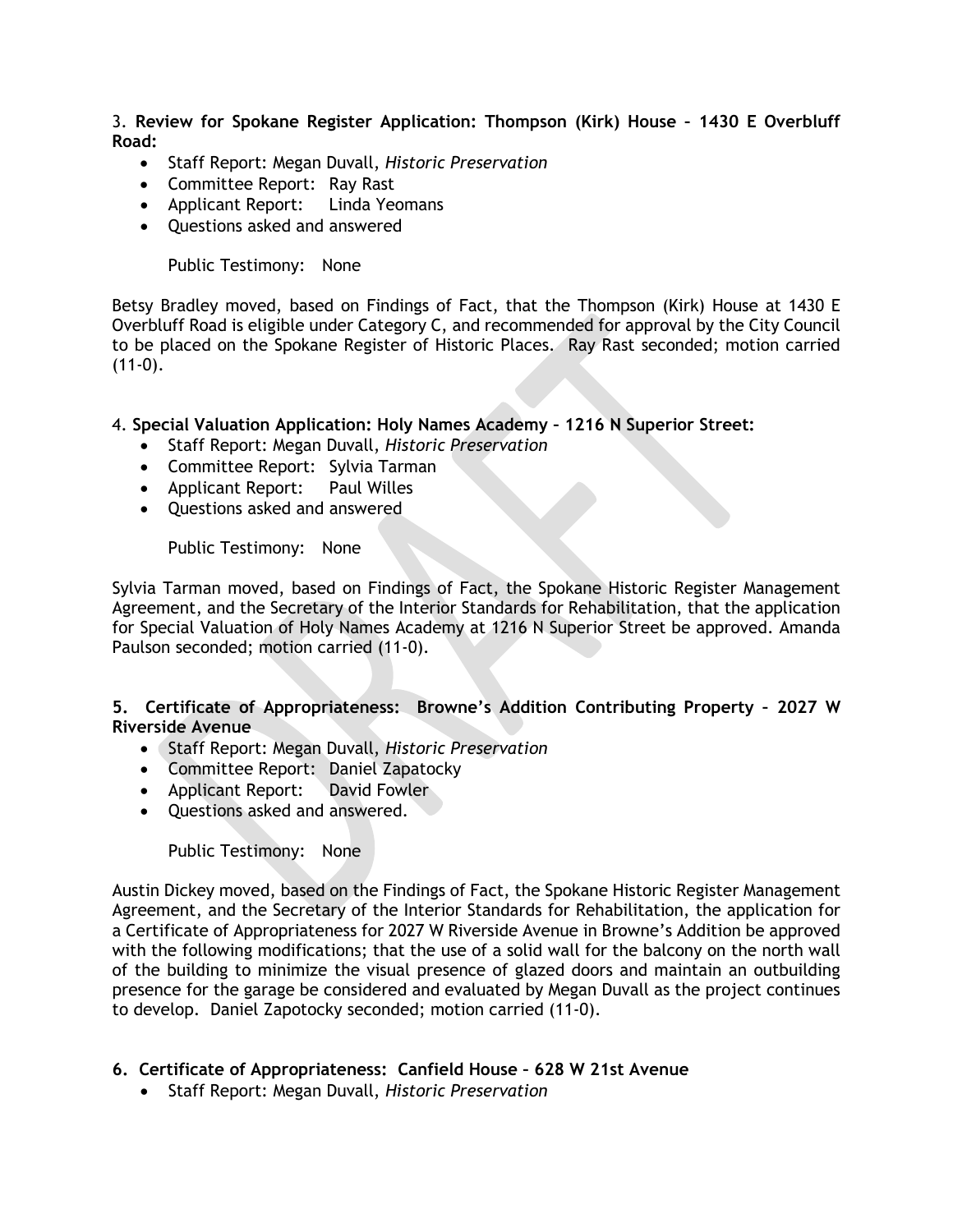- Committee Report: Amanda Paulson
- Applicant Report: Matt Melcher
- Questions asked and answered.

Public Testimony: None

Betsy Bradley moved, based on the Findings of Fact, the Spokane Historic Register Management Agreement, and the Secretary of the Interior Standards for Rehabilitation, the application for a Certificate of Appropriateness for the Canfield House at 628 W 21st Avenue be approved with the following modification: the use of a lapped siding that does not exactly match that of the house. Amanda Paulson seconded; motion carried (11-0).

Public Hearing adjourned at 4:07 PM.

Briefing Session: Meeting called to order at 4:08 PM by Jacque West

January 15, 2020 Meeting Minutes approved unanimously.

- **1.** Old Business:
	- None
- **2.** New Business:
	- Logan Camporeale shared presentations on the 2020 Façade Improvement Grant applicants, and commissioners recommended the following funding amounts:
		- o Turner House \$5,000.00
		- o Powell House \$4,401.00
		- o Fotheringham Residence \$4,165.00
	- Committee Assignments:
		- $\circ$  Cole Taylor will be primary on Special Valuation and alternate on Design Review
		- o Jill-Lynn Nunemaker will be primary on Nominations and alternate on Special Valuation
		- o Daniel Zapotocky will be primary on Design Review and alternate on Special Valuation
		- $\circ$  Betsy Bradley will swap prior committees, becoming primary on Nominations and alternate on Design Review
		- o All other commissioners will keep their same assignments
		- Megan gave an update on the Canon Historic District nomination process
			- $\circ$  Megan and Logan will be holding a Pop-Up Table to share information about the historic district and nominating process with people in the neighborhood. They will set up outside a few local businesses.
			- $\circ$  The preliminary approval will be in August and will then go out for the 60-day comment period to property owners.
	- The Parks Department reached out to Historic Preservation for assistance with interpretive signs about Expo '74 that will be put up in Riverfront Park.
- **3.** Chairman's Report:
	- Jacque asked the Commission's opinions on returning to in-person meetings. Commissioners decided to hold another virtual meeting in July, revisiting the topic at that time. Megan advised she has received one nomination and a couple of special valuations, so there will be a July meeting. We will work on having site visits for the